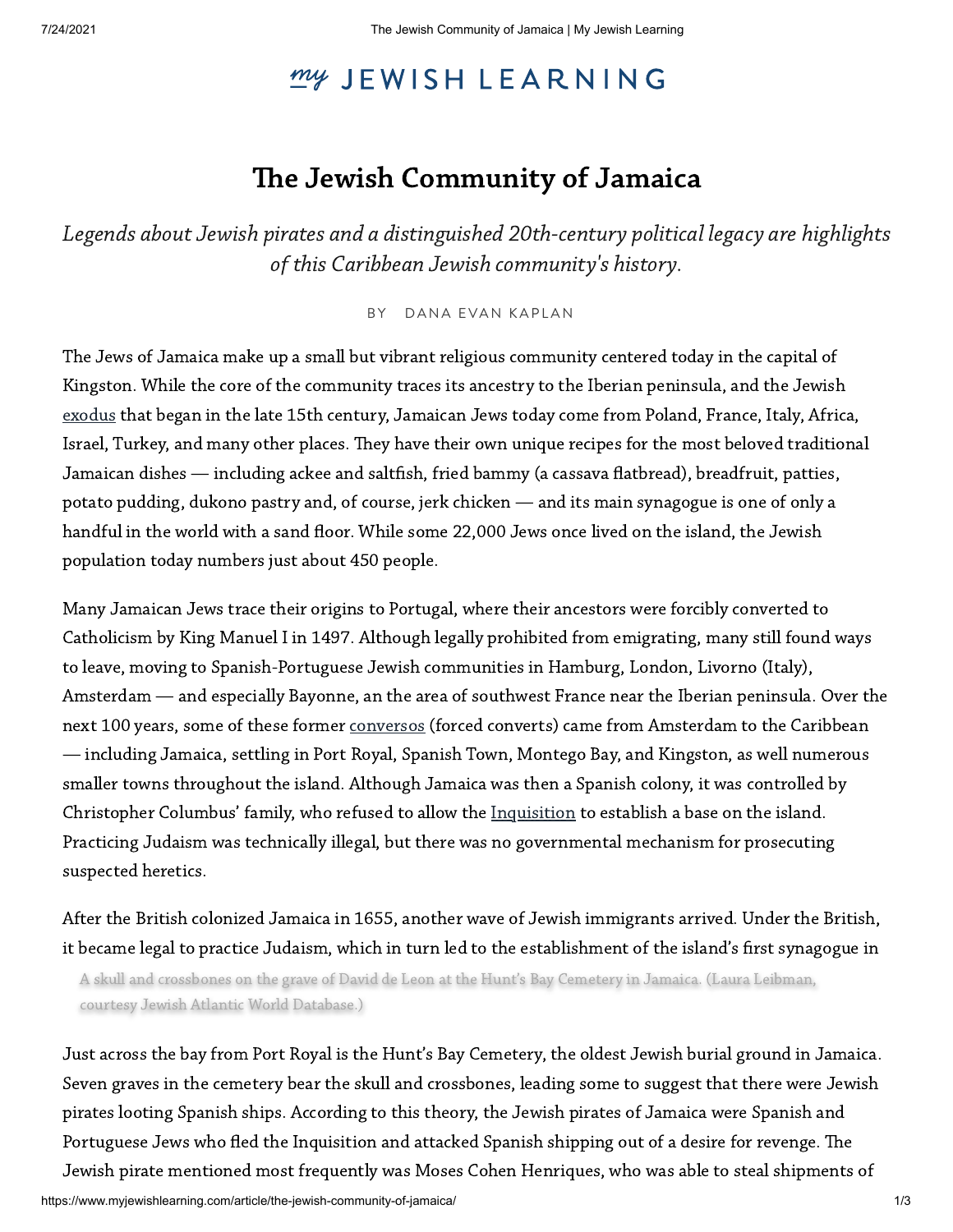#### 7/24/2021 The Jewish Community of Jamaica | My Jewish Learning

gold and silver from Spanish boats off of the coast of what is today Cuba in 1628. Henriques also set up his own pirate Island off the coast of Brazil and worked with Captain Henry Morgan in Jamaica after 1654. But much of this history is undocumented and popular writers have exaggerated or invented much of the story.

The Jamaican Jewish community thrived during the 18th and early 19th centuries. Under British rule, Jews flourished by selling sugar, vanilla, tobacco, gold, rum, and other products. But by the early 20th century, the economy began a slow decline, and many Jamaican Jews emigrated to the United States, England and Australia. At the community's peak in 1881, approximately 22,000 Jews lived among Jamaica's 580,000 residents.

Today, there are an estimated 200-450 Jews in a total population of over 3 million, most of them concentrated in Kingston. For roughly a century since its establishment following a merger of two other communities in 1921, the Shaare Shalom [Synagogue](http://www.jewsofjamaica.com/) in downtown Kingston was the only functioning synagogue in the country. (Chabad opened a center in the tourist destination Montego Bay in 2014.) The synagogue property includes a Jewish heritage center and a memorial garden, whose relocated tombstones date back to the 18th century. The ark contains 13 Torah scrolls, many of them from other synagogues in Jamaica that closed or merged.

Shaare Shalom is one of only a handful of functioning synagogues in the world with sand floors, many of them in the Caribbean. Sand floor synagogues typically have a wood base covered in sand. Since a good deal Audrey Massias tries to uncover Jewish graves at a cemetery in Spanish Town, Jamaica. (Dana Evan Kaplan)

The origin of this practice is shrouded in mystery, with the explanations offered ranging from practical to historic to midrashic. The custom may have originated in Amsterdam, where sand was used to dry mud on people's shoes. Others have suggested that sand symbolizes the terrain of the Sinai Desert through which the Israelites wandered for 40 years after the Exodus. Some also believe that sand symbolizes God's promise to Abraham to make the Jews as populous as the sands of the sea. But the most common explanation is that the practice originated in the early 1600s in Brazil, where conversos who had returned to Judaism were trying to retain their ancestors' traditions while subject to the hostile eyes of ecclesiastical authorities.

Many observers have commented on the similarities between Judaism and Rastafarianism, a religion that developed in Jamaica in the 1930s and was popularized by Bob Marley and reggae music. Some branches of Rastafarianism focus on the Hebrew Bible and emphasize themes of freedom and justice. The Rastafarians also believe that the Ethiopian emperor Haile Selassie was the messiah, based on his being a descendant of King Solomon. This explains the use of shared symbols common to both Judaism and Rastafarianism, including the Star of David and the Lion of Judah.

In 1969, the Jewish community established an international school called Hillel [Academy](https://hillelacademyjm.com/) as a way to stop Students at Kingston's Hillel Academy, a school established by the Jamaican Jewish community in 1969. (Dana Evan Jamaica's largest international school, with 700 students from over 40 countries. Kaplan)